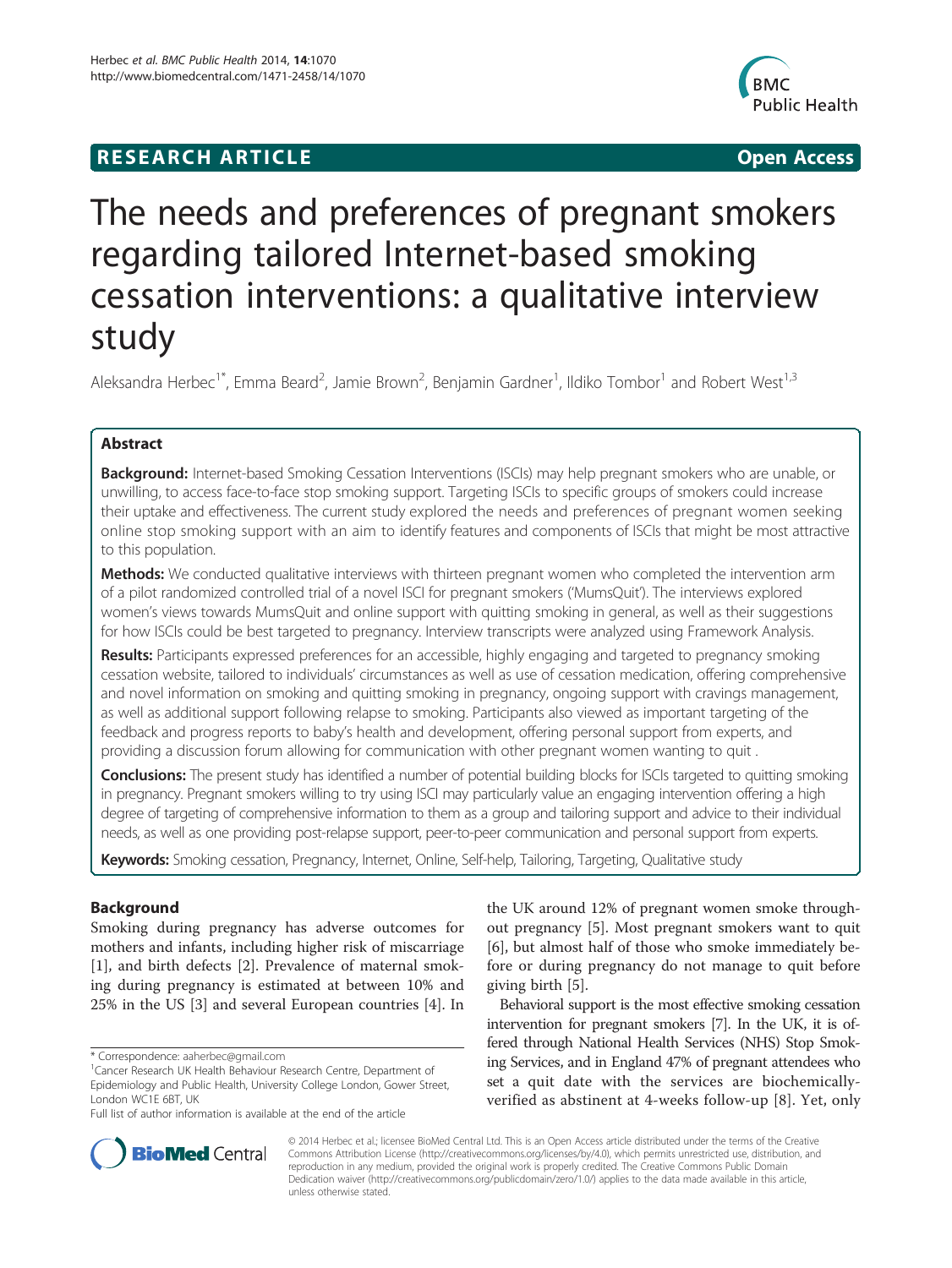a small minority of pregnant smokers access them [[9](#page-11-0)]. Barriers reported by pregnant smokers, including time constraints and fear of stigmatization or failure, may be among the key reasons for why pregnant women do not engage with the established services [[10,11](#page-11-0)].

An alternative cessation support found acceptable to pregnant smokers are self-help interventions, including printed materials [[6,12\]](#page-11-0) and text-messaging [[13,14\]](#page-11-0). Yet, the vast majority of UK quit attempts remain completely unaided [\[15](#page-11-0)].

There is therefore a need to develop new and complementary methods of delivering effective evidence-based cessation support, accommodating the needs and preferences of pregnant smokers. Technology-based or digital interventions are becoming a focus of much recent research, and although not without challenges, they are recognized as a potentially important aspect in future substance use treatment [[16](#page-11-0)]. Moreover, given that 70% of UK smokers have internet access [\[17\]](#page-11-0), internet-based smoking cessation interventions (ISCIs) - primarily automated, web-based programs that assist users through cessation, may offer a feasible and potentially highly costeffective option for treatment of smoking in pregnancy, yet have received little attention.

ISCIs may be particularly suitable for pregnant smokers as they can offer anonymous, convenient and immediately available assistance, particularly to women who are not willing or not able to engage with health professionals face-to-face or over the telephone. They also offer a possibility of extending the reach and support offered through traditional treatment [\[18\]](#page-11-0). Additionally, given technological advances, ISCIs can increasingly deliver more comprehensive, tailored and interactive support and advice than other forms of self-help interventions. Importantly, interactive and tailored ISCIs can increase relevance [\[19\]](#page-11-0) and quit rates [\[20,21\]](#page-11-0), and tend to be more effective than booklets or e-mail-based interventions [\[22](#page-11-0)].

Designing optimally effective interventions requires consideration of possible intervention functions (e.g. coercion, education), delivery mode, and component Behavior Change Techniques (BCTs; e.g. social support, selfmonitoring) [\[23](#page-11-0)]. Targeting interventions to shared characteristics of user groups could further increase relevance and reach [[24,25](#page-11-0)], and has been previously used in targeting to adolescents [[26](#page-11-0)] and ethnicity [[27](#page-11-0)]. ISCIs aimed at pregnant smokers should also include features that users will find appealing, acceptable and potentially helpful, which has not yet been researched.

This study sought to explore the needs and preferences of pregnant smokers seeking online stop smoking help to inform future research on the features of ISCIs attractive to this population, which were extracted from responses of women taking part in a pilot trial of a new internet-based cessation intervention, MumsQuit [\[28\]](#page-11-0). The study is part of a wider program of research on smoking and quitting in pregnancy, including an ongoing mixedmethods development and evaluation of a package of digital smoking cessation interventions for pregnant women, as informed by the Medical Research Council guidelines [\[29](#page-11-0)]. The present article offers potential building blocks for the development of smoking cessation websites that could help pregnant women quit smoking.

# Methods

# Design

Semi-structured qualitative interviews were nested in an ongoing UK-based two-arm pilot randomized controlled trial of a minimally targeted to pregnancy ISCI ('MumsQuit'). The study was approved by the UCL Research Ethics Committee (3556/002).

# Participants

Views towards ISCIs were elicited from participants who were randomized to the intervention arm of the Mums-Quit trial. Trial participants were recruited from among women already seeking information or support with quitting online through advertisements on smoking cessation discussion forums and websites for UK pregnant women, including the NHS Smokefree site devoted to quitting smoking in pregnancy (an updated version of the website is available at [http://www.nhs.uk/smokefree/why-quit/](http://www.nhs.uk/smokefree/why-quit/smoking-in-pregnancy) [smoking-in-pregnancy,](http://www.nhs.uk/smokefree/why-quit/smoking-in-pregnancy) accessed on 15 October 2014). Inclusion criteria for the trial were: being pregnant, aged 18 and over, UK-based, interested in making a serious quit attempt, internet access, willingness to be contacted for a telephone follow-up, and consenting to participate online.

All participants randomized to the intervention arm by 1<sup>st</sup> September 2012 and contactable within five telephone calls between  $9-12$  weeks post-baseline (n = 33; 50% of the sample enrolled in that period) were invited to participate in the telephone interview. The invitations explained that the interviews would focus on women's views on online cessation help with an aim to inform future development of more attractive and helpful websites. The right to withdraw from the interview was emphasized, and participants decided about the date and timing for the interview.

# Interviews

Each participants took part in a one-off 35 minute telephone interview conducted by AH, who was blind to the trial outcome data throughout the analysis of the interview data. Interviews followed a flexible semi-structured schedule of open questions exploring 4 broad topics anchored to the context of MumsQuit intervention: reasons for joining the trial, experiences and views on MumsQuit, recommendations for future ISCIs for pregnant women, and views towards ISCIs more generally. Participants were encouraged to discuss topics important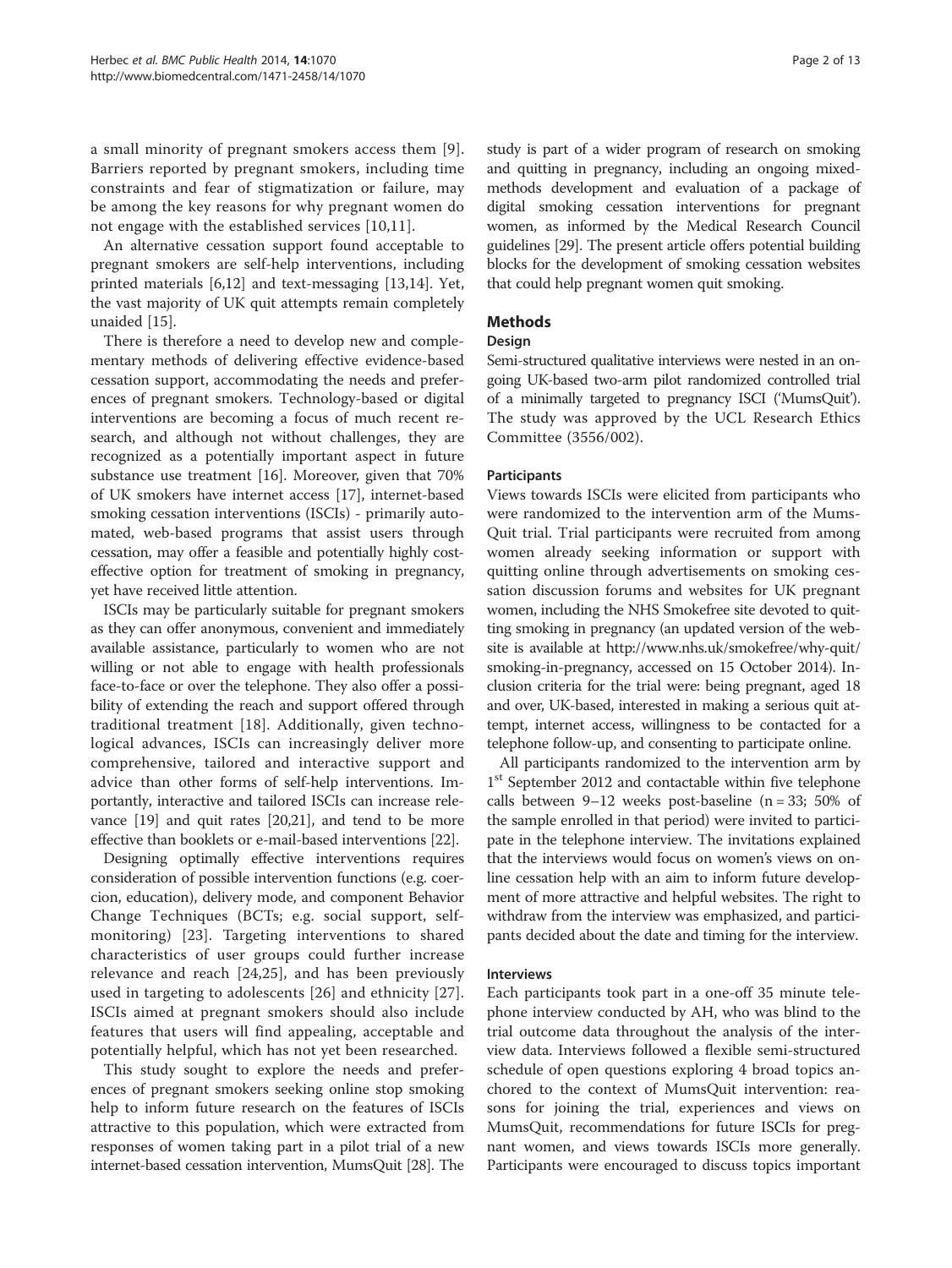to them, and were not asked to comment on a predetermined list of ISCI features. Participant responses guided interview progression. Impromptu probes (e.g. 'could you tell me more about this?,' 'could you explain why this would be important to you?') were used to invite elaboration. Interview recordings were transcribed by a third party and the transcripts were verified by AH.

## MumsQuit intervention

'MumsQuit' intervention constituted an anchor for a broader discussion about attractive features of ISCIs. MumsQuit is an adaptation of 'StopAdvisor', a theoryand evidence-based ISCI delivering tailored advice through a structured, 4-week automated program that emulates behavioral support from an expert advisor (for details see [[30](#page-11-0)[,31\]](#page-12-0)). Both interventions are informed by PRIME theory of motivation [\[32\]](#page-12-0), which addresses key constructs in smoking cessation, including motivation, self-regulatory capacity and skills, and intervention engagement. The theory also outlines the importance of fostering a nonsmoker identity, which is a core BCT in smoking cessation [[33](#page-12-0)], because from identity follows identity-congruent motives, self-regulation, and behavioral stability. The treatment strategy used in MumsQuit and StopAdvisor mirrors that offered throughout UK smoking cessation services. MumsQuit differs from StopAdvisor by means of 'minimal targeting' to pregnancy, which involved modification of advice on cessation medications (e.g. exclusion of Varenicline and Bupriopion as options, and qualifying advice about nicotine replacement therapy (NRT)), provision of maternal smoking risk information, minimally relating quit progress feedback to baby's health, and inclusion of images appealing to mother and pregnant ex-smoker identities.

# Data analysis

Participants' needs and preferences were extrapolated from interview transcripts using a variant of Framework Analysis (FA) [\[34,35\]](#page-12-0). FA is a systematic and transparent method suitable to intervention evaluation using predefined samples and themes [[36\]](#page-12-0), while also permitting emergence of unforeseen themes [\[34\]](#page-12-0). FA involved four main stages: familiarization, identification of recurrent themes and subthemes, development and refinement of a thematic framework through systematic indexing of transcripts, and development of descriptive accounts. FA was applied to all interview data, without placing constraints on the context within which the observations emerged. Given that the present study was exploratory in nature, all issues raised by any of the participants were treated as potentially important to inform future exploration using quantitative methodology. A realist epistemological perspective was adopted [[37](#page-12-0)].

FA was systematically applied to complete interview transcripts. This paper reports only results relating to

participants' ISCI needs and preferences and relevant background information, and not on peripheral themes, such as those relating to women's pre-pregnancy experiences of quitting. FA was conducted manually by AH using Excel spreadsheets to chart accounts matrixes, with interpretation verified via independent theme generation by EB. Emergent themes and disputes were discussed and resolved with other co-authors. External validation was conducted through respondent validation [[34\]](#page-12-0): participants were posted summaries of findings and a pre-paid envelope, and were encouraged to reply indicating whether our interpretations reflected their experiences. Responses were received from 3 interviewees (23%) stating that they agreed with our interpretations. Internal validity was ensured via constant comparison [\[37](#page-12-0)] and deviant case analysis [\[38](#page-12-0)].

## Reflexivity

BG is an experienced qualitative researcher, while AH, EB & IT are mixed-methods researchers. Except for IT, the researchers had minimal experience with working with pregnant smokers prior to initiating the research program on digital interventions for pregnant women, of which MumsQuit is a part. However, EB, JB and RW have published extensively on tobacco control, smoking cessation, and health behavior change. Additionally, AH, JB, IT and RW conduct research on developing and evaluating tailored, theory-informed digital interventions for smoking cessation based on taxonomies of behavior change. The authors believe that well-designed and appropriately tailored and targeted digital intervention have potential to support smokers to quit, both as stand-alone interventions, and as aids to traditional treatments. The background of the authors and the context of the wider research program influenced the study design and the analysis by focusing it on gaining insights on how to further develop more tailored interventions for pregnant smokers.

# Results

Thirteen participants (39.3% of invitees) consented and were interviewed. The most common reasons (65%) provided by women for non-participation were lack of time or no interest in the interview study. The interviewed participants were on average 31 years old (range 20–41), 12 (92%) were White/British, 12 (92%) were married, 5 (39%) were multigravidas and 8 (61%) primigravida. Nine women (69%) had tried to quit smoking before. At the time of the interview 7 (54%) reported having quit smoking. On average, interviewees logged in 5.7 times (range 1–18 times), spent 36.6 minutes browsing the website (range 2–204 minutes), and viewed 112 pages (range 8–340 pages). This engagement was greater than among non-interviewees. It is not possible to determine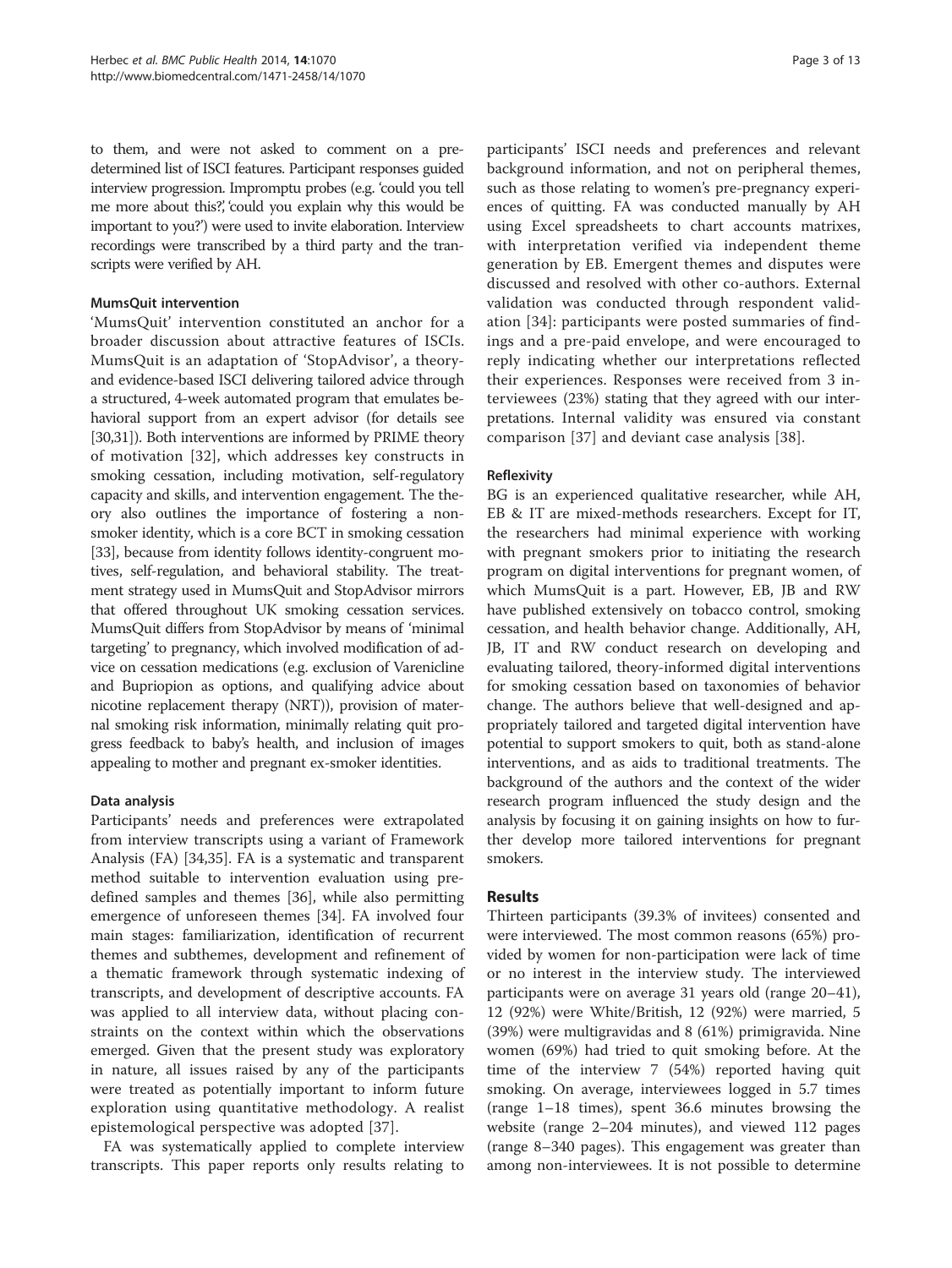whether the reasons provided for declining to participate in this study, such as time constraints, may also have influenced the levels of website engagement, or whether women's lack of engagement meant they were less interested in participating in the interviews, but simply cited other reasons.

Two levels of analysis are presented: first, a detailed and descriptive analysis of participants' specific preferences for ISCI components and features; and second, a synthesis of the findings suggesting what are the core needs underlying participants' accounts, as identified from the descriptive themes. The descriptive analysis generated six major themes, comprising 17 subthemes, which are described in detail below. These revealed participants' preferences for ISCIs to (1) be engaging, contain (2) comprehensive and motivating content and (3) features supportive of the quit process, (4) be targeted to pregnancy, (5) feature tailoring of structure and advice, and (6) offer personal contact. A list of additional interview excerpts can be accessed in the supplementary materials [see Additional file [1\]](#page-10-0).

# Theme 1: Engaging ISCI

## Alternative to traditional support

Participants viewed ISCIs as potentially helpful alternatives to medication, face-to-face or telephone support, and mentioned privacy, convenience, flexibility and constant availability as key advantages of ISCIs. ISCIs were believed to be especially helpful where traditional support is limited, unavailable or not accessible. Other reasons for appreciating ISCIs were personal preferences for quitting without assistance from others, dislike of group therapies, or expecting difficulties or embarrassment when using face-to-face support. For example one participant described how ISCI could overcome some of the challenges that she experienced in relation to accessing support through services: "…you can do it in your own time and you don't have to go out and see anybody, … because it's quite an embarrassing thing that it's not just easy to quit… that you need support, because you have put a day there, but it is difficult, so you can do it [use ISCI] in your own time and yeah, there's no pressure. So I think that's quite helpful". (Participant #3, 20 yrs, quit smoking). Other participants, however, felt that ISCIs should be a complementary to other forms of support "I think it needs to be done alongside other support in my experience, so NRT or seeing a Stop Smoking Counselor". (Participant #7, 33 yrs, relapsed and trying to quit).

# Engaging intervention

Participants believed that ISCI should offer novelty, particularly if it offers long-term support: "I was using it for about five, six, seven weeks and it was the same thing all the time … the same questions over and over again … I

think you'd use it a lot more, you'd continue with it a lot more if there was something different every day" (Participant #4, 29 yrs, trying to quit). For example, participants suggested that novelty could be introduced by means of frequently updated or rephrased content and follow-up questions, which would prevent ISCI from becoming "boring" and incentivize re-visits, which participants believed could aid quitting.

Participants also preferred an interactive environment, offering interesting, entertaining and attention-grabbing features that could be explored gradually, and with which they could engage regularly, so facilitating impromptu craving management. This was viewed as particularly important for younger users "… you're going to have to catch the younger generation, I'm thirty-five and I'm kind of okay with computers and all of that, but the younger lot they're using smart phones, they really do expect things to be all singing or dancing or they tend to lose interest, so I think cranking up that side of it would be great for the future as well … I think just extend the website and target to young women and put more in it, make it more interactive, more personalized, keep the women engaged and in the loop for as long as possible and I think you'll greatly increase the chances that she'll you know, give up" (Participant #12, 35 yrs, quit smoking).

# Accessible support

Participants preferred an easily accessible intervention, with simple log-in procedures and user-friendly navigation. They believed that ISCIs should also be offered as 'apps' on mobile devices, to provide a more practical, convenient and readily-available source of support and additional reminders: "…you could have a really, really great page giving some really, really good advice, but when you're giving up smoking you need to be constantly reminded of things, because otherwise the cravings take over your thought patterns, so if you have something on you, even if it was just you could read what you've read again, just to get you remembering it and to, you know, give you that extra boost and it's there in your pocket" (Participant #8, 41 yrs, quit smoking).

# Theme 2: Comprehensive and motivating content Reasons to quit

Participants, especially those struggling to initiate the quit attempt, wanted coherent and clear motivational information, including facts on benefits of cessation for baby and mother, and the risks of continued smoking. Some women were actively searching for such information online, and expressed dissatisfaction with the information already available, often seeing it as confusing and contradictory. Moreover, participants expected ISCI to deliver novel, comprehensive and detailed medical information on the harms of smoking to the baby, which they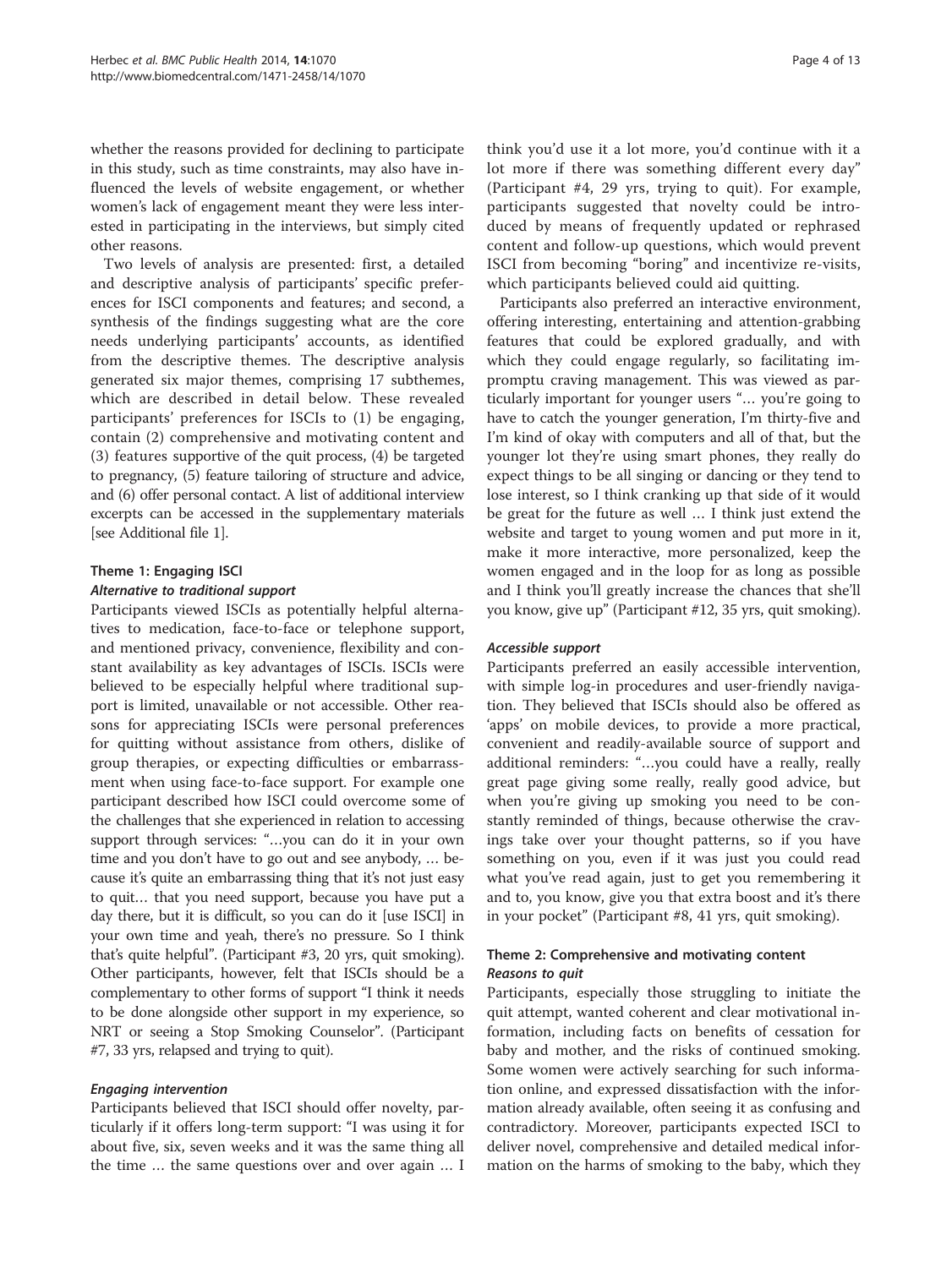believed to be more motivating, and even capable of 'shocking them' into quitting: "…my sort of questions were, you know, what damage does it actually do to the placenta, you know, proper sort of medical facts, not just, 'Your child might be eight ounces lighter than your next door neighbor's … it was just all the same old … I haven't really come across anything that, that scared me enough." (Participant #8, 41 yrs, quit smoking). However, some suggested that the intervention should focus mostly on positive messages and imagery rather than "frightening" content.

## Quit process and methods

Participants expected comprehensive guidelines for successful quitting, including quit plans and information on the forms of support available to them. Information on likely potential withdrawal symptoms and their intensity and duration was also deemed useful. Participants appreciated comprehensive information on safe and effective medications in pregnancy, and potentially helpful quit strategies, such as self-identifying as non-smokers: "It was about thinking about yourself as a non-smoker rather than as someone that was giving up smoking and that was quite good … I think it just makes you think more positively about it and that it will happen rather than something that you're trying to do." (Participant #6, 27 yrs, quit smoking).

#### **Testimonials**

Participants were interested in motivating and informative personal stories and experiences from other pregnant women smokers trying to quit during pregnancy. Some participants wanted access to testimonials of how smoking negatively affected other women, and especially their babies: "I don't know if there is someone who experienced this impact [of smoking], maybe they can talk about. Like an impact on the baby and it's more important about the baby" (Participant #2, 26 yr, relapsed). They also felt they would benefit from learning from others' success stories about how they quit smoking and how ISCIs benefited them: "I think if you put maybe more content from women themselves that have managed to give up while they were pregnant, a variety of different narratives, because I think that for some people that would cut through you know" (Participant #12, 35 yrs, quit smoking).

# Theme 3: Features supporting the quit process Craving management

Participants expressed a strong need for help with craving management. Several MumsQuit features oriented towards coping with craving, including a meditation routine and generic tips and advice, such as adopting physical activity for distraction, were seen as useful even by

participants who did not experience strong cravings. Interviewees also believed ISCIs could help them remain abstinent by offering distraction from cravings. One participant described her interaction with MumsQuit website: "I was occupying my mind looking at the different links and looking at all the different tools etc., on there, so I would spend probably about half an hour, 45 minutes on there, by that time my carving had [stopped]" (Participant #5, 25 yrs, quit smoking). Participants therefore expressed positive attitudes towards an ISCI as a potential "treasure trove of resources "with which they could engage until cravings passed, and a need for more features to occupy their hands, such as interactive games.

#### Self-monitoring and feedback

Participants were interested in interactive, self-monitoring tools for tracking progress in quitting and documenting benefits, such as charts and personalized feedback on number of smoke-free days, money saved and health gains: "…a good idea that you can sign up and put down your personal experience and stuff. Because you get to kind of keep a track of your progress and how well you're doing. Because well you get to see that you're doing well". (Participant #3, 20 yrs, quit smoking). Diaries for noting experiences and successes, and features offering progress feedback were also reported as providing motivation to continue using the ISCI and remain abstinent: "I was using it every day just to see that you'd given up for another day, which sounds really stupid but it was a really good thing to keep it going" (Participant #5, 25 yrs, quit smoking).

#### Appraisal and encouragement

Many participants reported struggling to quit or remain abstinent, and some reported relapsing to smoking. Most therefore expressed a need for frequent positive support and encouragement, either via the website or e-mails. One interviewee explained how she did not receive the emotional support at home and found the website as the only source of encouragement: "I found it really helpful that you would use positive reinforcement as well. So, even just writing a line that says, 'Well done, you're doing really, really well', sometimes, I'd been finding it so difficult that that would make me cry … I'd be like, "Oh, my God. Thank God someone's saying 'Well done'." (Participant #13, 29 yrs, quit smoking). They reported increased motivation and "feeling good about themselves" after receiving positive feedback and appraisal messages from MumsQuit, because this acknowledged their continued abstinence between intervention sessions.

#### E-mail reminders

Participants expressed mixed views towards receiving regular e-mails about smoking cessation as part of ISCIs.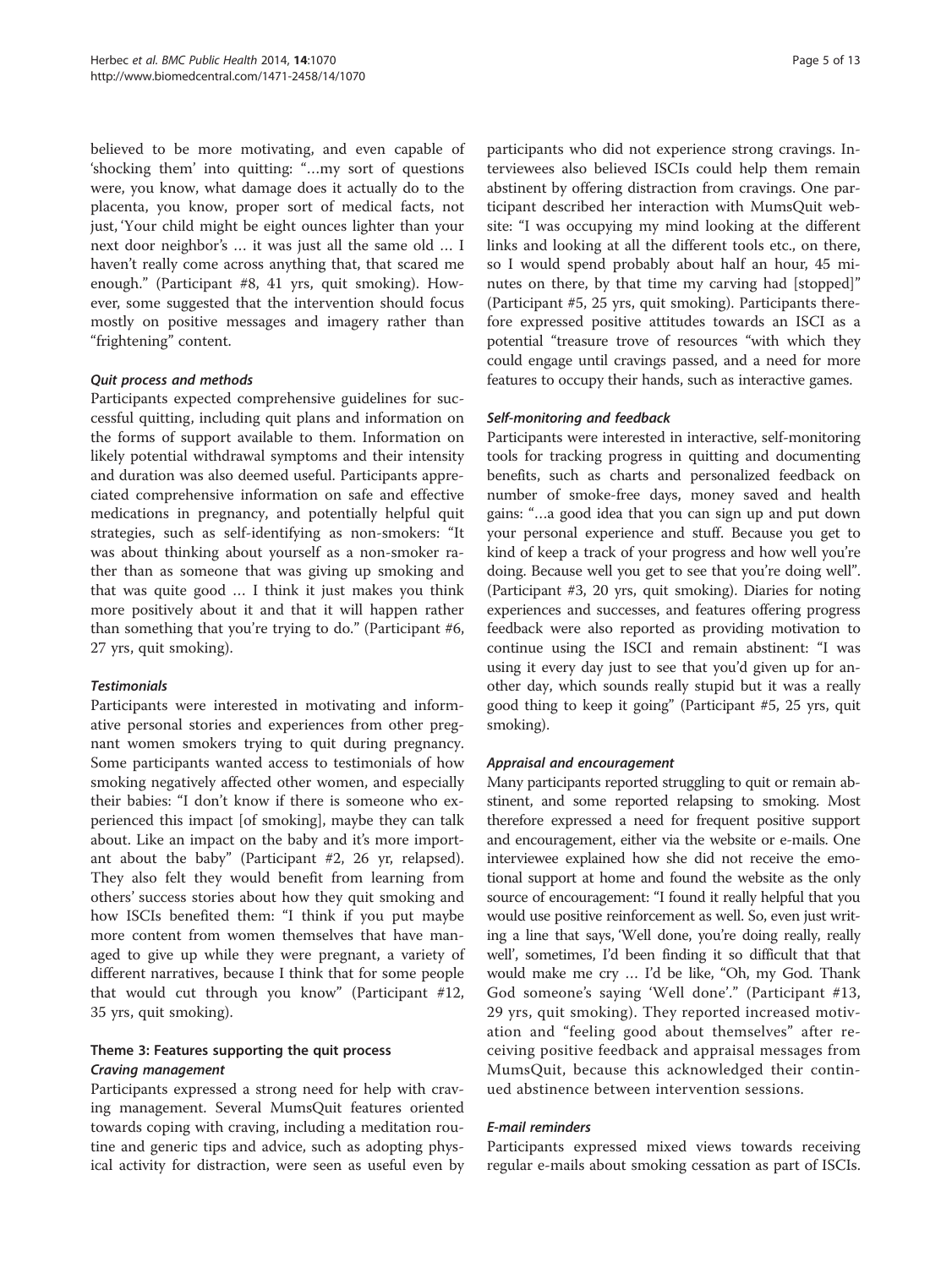Some saw automated e-mails as impersonal, "pushy" and akin to "spam". "The last thing you want is like an automated email system because you can tell that it's just kind of the usual stuff, you know, that gets sent out to everybody." (Participant #10, 24 yrs, still smoking). Others, however, preferred extensive e-mail support containing additional advice, encouragement, and reminders to revisit the website or information about content updates. Some reported that regular e-mails helped them to remain engaged with the website, maintain motivation and remind them not to smoke: "…the daily emails and the reminders [were helpful]. Because it reminded me that I'd have to not have one [cigarette] because I've got to carry on with that program the next step. "(Participant #4, 29 yrs, trying to quit).

## Support in relapse

Participants viewed relapse as a common challenge in pregnancy, and emphasized that assistance with failed quit attempts should be offered alongside support for first-time quit attempts within the same ISCI. They expressed strong negative views towards the prospect of an ISCI abruptly terminating support, or encouraging use of traditional smoking cessation support, in response to relapse: "[the intervention] should be seen more as a series of steps that you can back and forward a couple of times … A lot of support for relapse [is needed], I think that that should be part of it if it's going to be taken seriously …" (Participant #12, 35 yrs, quit smoking). Participants expected ISCIs to provide reassuring, encouraging, and consoling messages after relapse, as well as the possibility of continuing using the intervention, returning to earlier sessions, or resetting the quit date. One participants who relapsed explained: "there should be another chance to try it and set another day for you to quit and actually start again, all over again… I was ready to do [it]." (Participant #2, 26 yrs, relapsed). The participant also felt that the intervention should address the causes of relapse: "… on the website, it asked me 'why did you go back [to smoking]?' and mainly because I was really stressed, but there was no help …" (Participant #2, 26 yrs, relapsed).

# Theme 4: Targeting to pregnancy Focus on pregnancy

Participants reported preoccupation with pregnancy "…when you're pregnant everything you want to know is about pregnancy, it's about the baby" (Participant #1, 35 yrs, quit smoking). They were therefore enthusiastic about using an ISCI exclusively for pregnant women, as this increased intervention relevance and the importance of using it. They also held positive views towards imagery relating to pregnancy and motherhood, "I loved the

positive images that it gave and, if you're having a really bad craving, and trust me I did, just the picture of a woman holding a flower next to her tummy or something that's just a really beautiful shot about how pregnancy should be is the type of inspiration that you need…" (Participant #13, 29 yrs, quit smoking). Participants also expressed preferences for relating the feedback reports and appraisals of successes to their pregnancy stage, and particularly their baby's wellbeing:" the progress is excellent but perhaps link that into the baby as well and how much better health it would be for the baby". (Participant #1, 35 yrs, quit smoking).

# Non-judgmental advice targeted to pregnancy

Recognizing the importance of quitting smoking in pregnancy and experiencing additional challenges associated with it, participants expected an ISCI to demonstrate understanding of the unique circumstances and difficulties that they face: "…I wanted something that would be tailored for me as a pregnant woman rather than just AN Other party who're quitting for whatever reason they have" (Participant #12, 35 yrs, quit smoking). They also wanted be to approach in a friendly, positive, "nonjudgmental" and "non-preachy" manner, and to receive advice that was not only novel, but also specific to pregnancy, instead of 'generic' information that is already available online for all smokers. This was also provided as a reasons for joining the present study: "I hoped that it might be better than, you know, more generic stuff that one finds because it's, you know, a new study and, you know, particularly tailored to women in pregnancy which I hadn't found before" (Participant #7, 33 yrs, relapsed, trying to quit).

# Theme 5: Structure and advice tailoring Flexible intervention structure

Participants valued flexibility in setting a quit date, including an option to set it for the day of joining the ISCI without needing to complete pre-quit sessions. This was suggested as particularly important for women who would access the intervention after having already initiated a quit attempt, which was also the case of one participant: Although some women appreciated a guided, step-by-step ISCI structure, others were discouraged by restricted navigation of the website content and instead preferred more freedom in accessing all of the ISCI information and tools. "…I think … if you want to sit there and go through the whole thing and then revisit it I think you should be able to do that. I think you'll find that people will join up to it if they've already started quitting but are having a hard time, they probably need to get to [session] two or three fairly quickly". (Participant #6, 27 yrs, quit smoking). Differences were also found between participants' needs for the amount of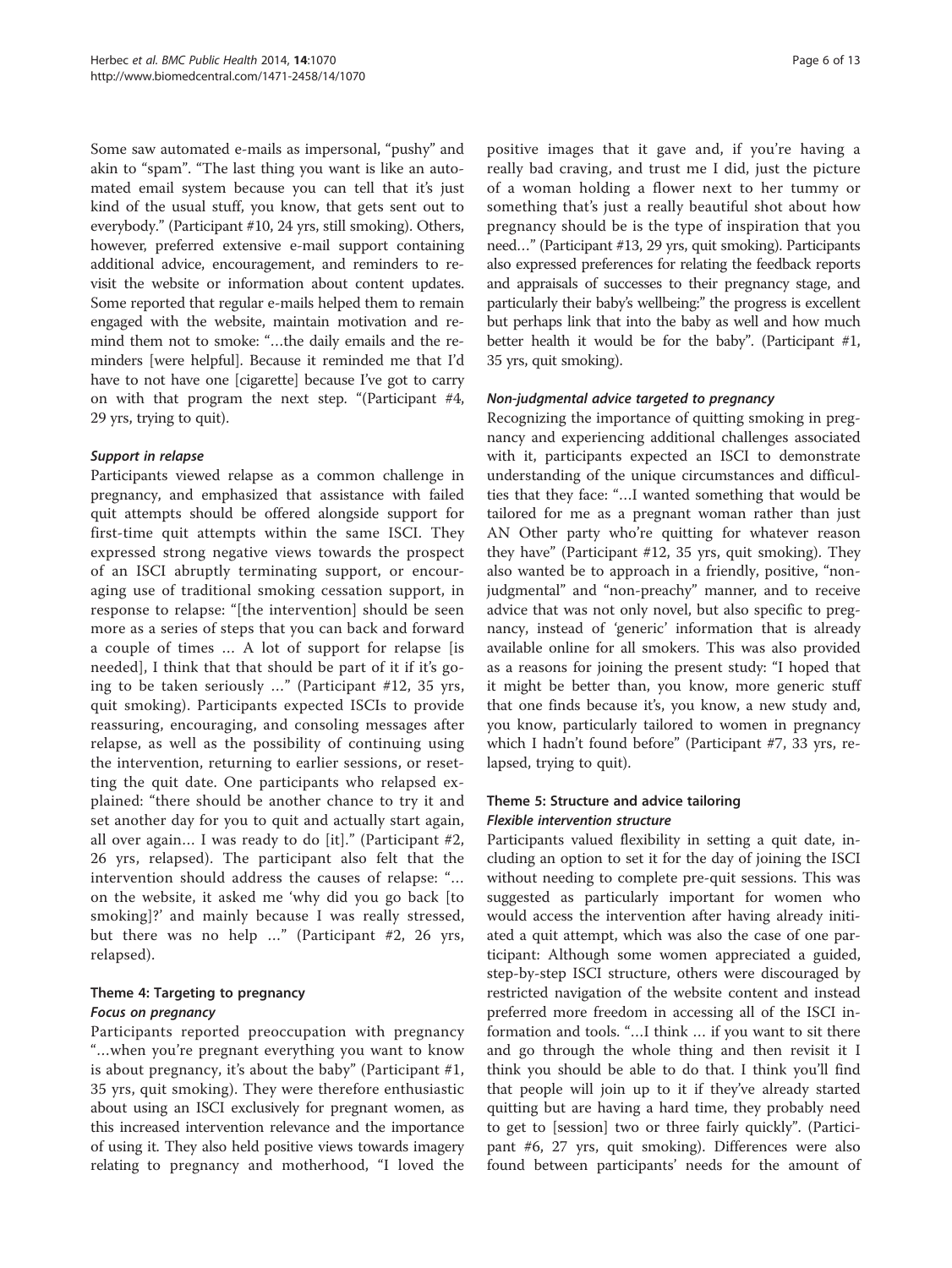information as well as the intensity, pace and duration of support offered. For example, some participants were dissatisfied with the 4-week program of decreasing intensity offered by MumsQuit, and expected a more lasting source of help.

# Smoking cessation medications

Women were interested in learning about smoking cessation medications, but differed in attitudes towards using these in pregnancy. Those who did not want to use NRT or stopped using it during the trial expressed dissatisfaction with being encouraged to use it, and some worried that the intervention may be an undeclared commercial website promoting pharmaceuticals. Women who tried using NRT as part of their quit attempt expected more support tailored to their experiences with medication used, including changes in NRT used, as well as advice on when and how to use NRT best: "Maybe ask a few more questions on how you're feeling and things like that [regarding NRT]. I think is the product working? Are they effective, are they giving you side-effects? You know, is it feasible for your way of life? So it encourages you to go to something else". (Participant #4, 29 yrs, trying to quit).

# Theme 6: Personal contact

#### Peer-to-peer communication

Participants felt encouraged to know that other women were using the same ISCI to quit smoking. However, they also expressed strong preferences for ISCI offering communication with other pregnant women wanting to quit smoking (e.g. a discussion forum), viewing it as a very valuable source of advice and support. They believed that it could enable them to share concerns and "spur one another [on] in difficult moments", such as when experiencing cravings: "…if you're having a bad moment you really want to smoke at that point it was sort of like really right at this moment I need to speak to someone… and I'd go on the website now, without having to go to any trouble of phoning someone or anything like that, I'd just like to go and chat with somebody about it "(Participant #1, 35 yrs, quit smoking). However, participants stressed that the peer-to-peer facilities should only be accessible to pregnant smokers wanting to quit: "it's important that they would be just for members that are trying to do the same thing. Yeah, you don't want people on there that just are anti-smoking in pregnancy and think that they can preach and upset everybody because that wouldn't help". (Participant #6, 27 yrs, quit smoking). Therefore, participants expected the discussion forum to offer an empathetic social environment, and to protect users from potentially stigmatizing, upsetting and judgmental comments from non-smokers.

#### Personal support from experts

Some participants expected to receive support from experts, such as stop smoking advisors or ISCI developers, and were reluctant to use an ISCI not offering such contact. One participant explained that lack of personal contact led her to stop using MumsQuit: "I thought I don't know if it's enough support for me, …, I need more than online support, I think I need more like people, somebody to contact…" (Participant #11, 40 yrs, trying to quit). Participants emphasized that personal support would increase attractiveness of ISCIs, and that a brief e-mail exchange or single telephone call with an expert could increase their success, especially when struggling to maintain abstinence. As one participant explained: "Even if it was just to take two minutes just to phone me would be amazing. It would make me feel more looked after, more cared for …that I mattered, that my child mattered and that what I was doing was really important. … I needed someone just to go, 'Are you okay? You're doing really well. Get on with it, keep going'. That would be great. Yeah, it would make me feel empowered". (Participant #13, 29 yrs, quit smoking).

## Participants' underlying core needs

Through a systematic analysis of the participants' preferences for specific ISCI features outlined above and the context within which they emerged throughout the interview we identified five core needs behind participants' accounts. These were: to be well-informed about smoking and cessation in pregnancy; to be understood and appropriately addressed as a pregnant woman attempting to quit; to be motivated and committed to quitting; to remain engaged with the ISCI; and to receive ongoing assistance with remaining abstinent. Table [1](#page-7-0) presents a synthesis matrix linking these two sets of findings: the preferences for specific ISCI features (presented in rows) and the core needs that seem to have been underlying participants' preferences for these features (presented in columns). For example, participants' preferences for a discussion forum seemed to have been motivated by a need to gain information, be in an understanding environment, receive assistance with cravings, and be provided with a reason to regularly engage with the ISCI.

#### **Discussion**

The present interview study with participants using a prototype ISCI especially targeted to pregnancy has lend us first insights on what features and components may be attractive and potentially helpful to this population. Pregnant women seeking online support with smoking cessation may view ISCIs as helpful alternatives to traditional cessation support because of the privacy, convenience, flexibility and constant availability, particularly when they face barriers to engage with established cessation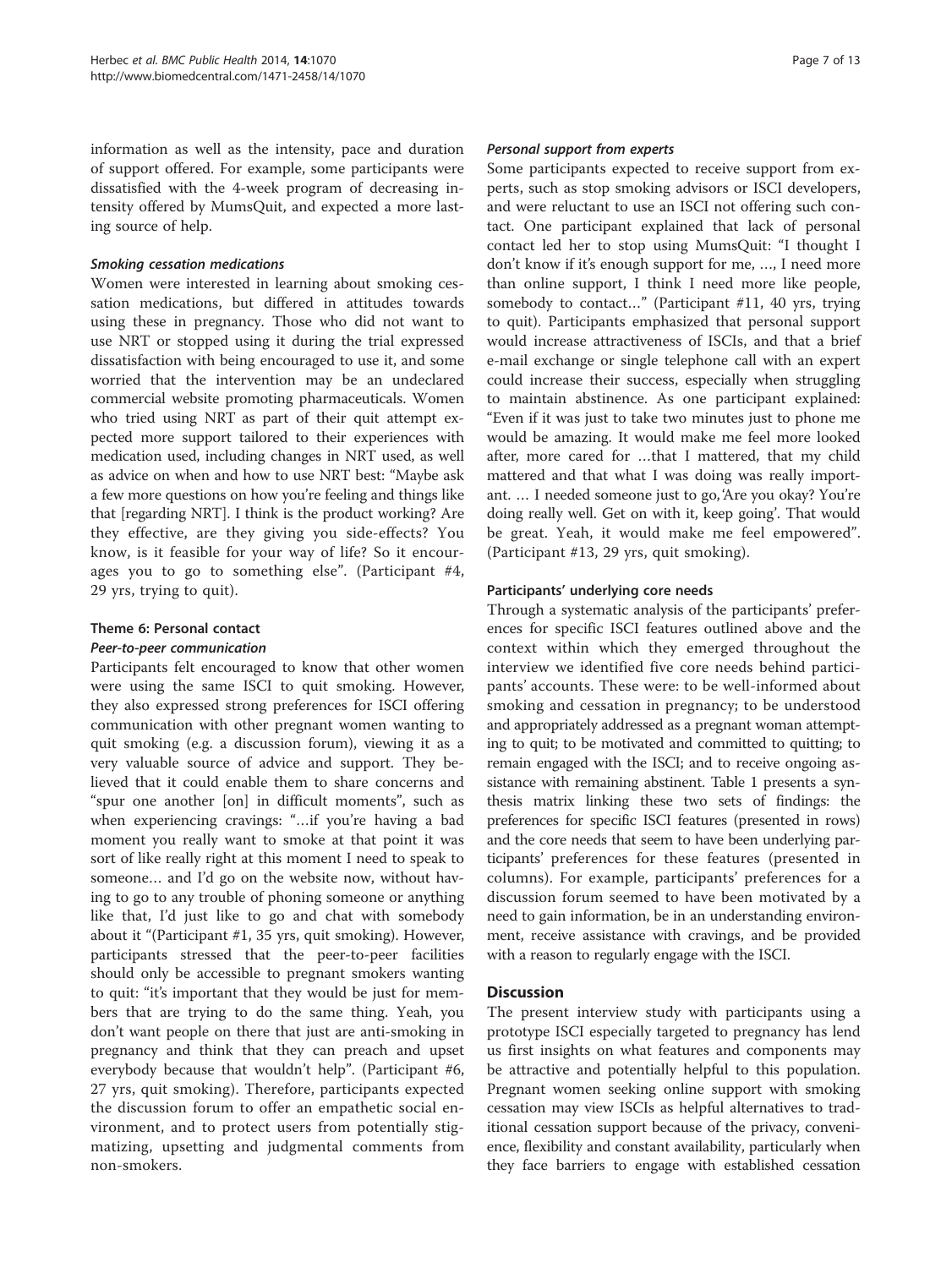# To be well-informed To be understood To be motivated To be engaged with ISCI To be assisted in abstinence Engaging ISCI Engaging intervention Frequently updated and novel advice and information Numerous interactive resources, games and discussion forums Accessible support User-friendly navigation and log-in procedures Additional modes of delivery (e.g. "apps" for mobile devices) Comprehensive and motivating content Reasons to quit Benefits of quitting for the fetus and the mother

ISCI features and components: Underlying core needs:

#### <span id="page-7-0"></span>Table <sup>1</sup> ISCI feature and the core needs of pregnant smokers that may be underlying them

|              | Women's experiences of the impact of smoking on babies      |  |  |  |  |
|--------------|-------------------------------------------------------------|--|--|--|--|
| Testimonials |                                                             |  |  |  |  |
|              | Withdrawal symptoms, and their expected duration, intensity |  |  |  |  |
|              | Quit methods, support and medication for pregnant women     |  |  |  |  |
|              | Planning a quit in pregnancy                                |  |  |  |  |

Women's stories of how they quit successfully Experiences of women who quit smoking using ISCI

Risk of continued smoking to the fetus and pregnancy

Comprehensive, detailed and novel information

Framing the information positively

#### Features supporting quit

Quit process and methods

#### Craving management

Relaxation activities, e.g. meditation

Tips and advice, also for those reporting low cravings

Environment rich in resources aiding distraction, e.g. games

## Monitoring and feedback

Interactive progress reports on benefits of quitting

Diaries to record progress and successes

#### Appraisal and encouragement

Frequent encouragement to continue with the quit

Frequent appraisal of successful abstinence

- 
- 
- 
-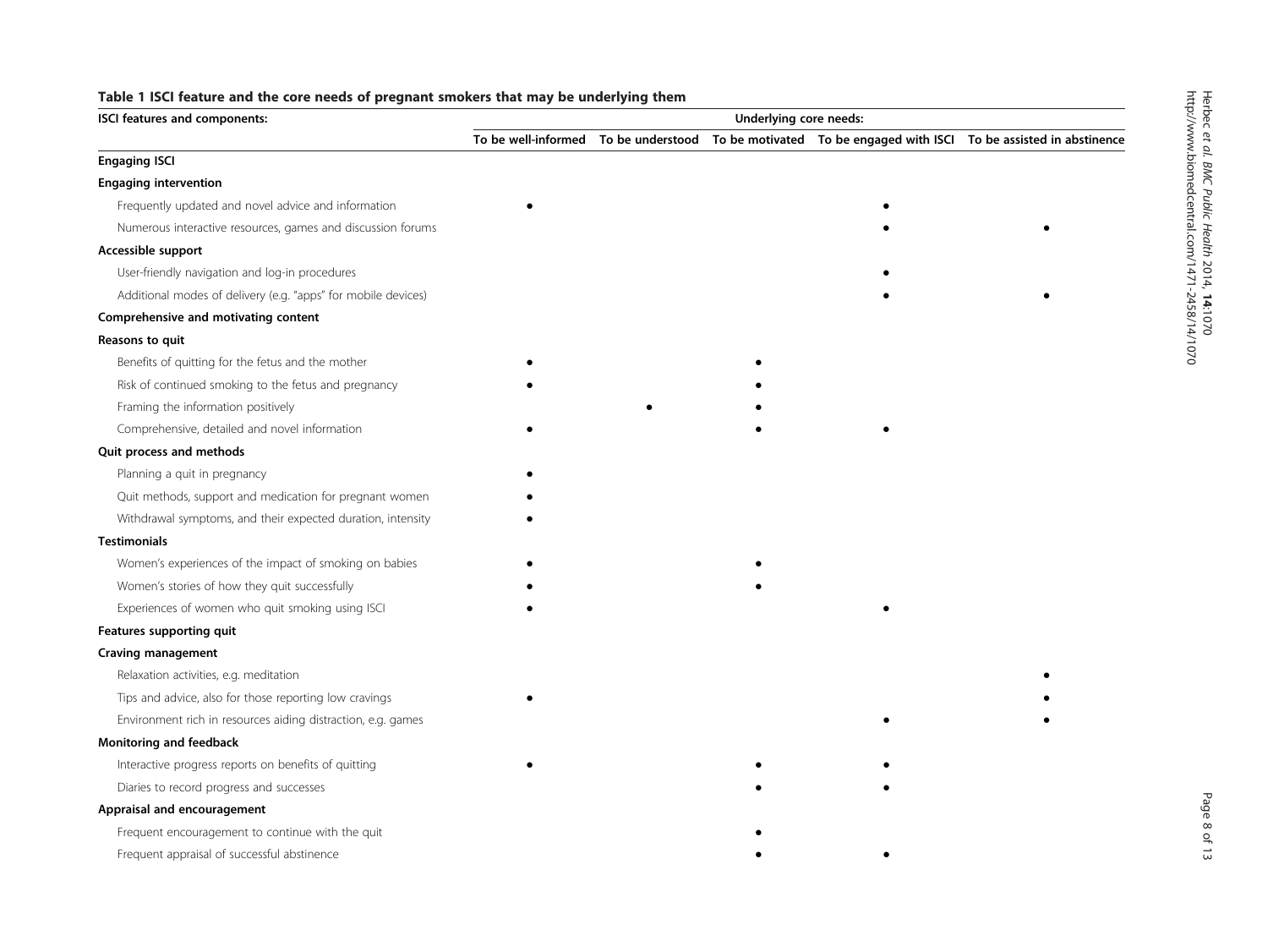## Table 1 ISCI feature and the core needs of pregnant smokers that may be underlying them (Continued)

#### E-mail reminders

Newsletters with information, advice and encouragement

Prompts to re-visit the website; information on updates

#### Support in relapse

Consoling and reassuring messages following relapse

Option to re-visiting earlier modules and re-set quit date

Providing support and advice addressing the causes of relapse

#### Targeting to pregnancy

#### Focus on pregnancy

Use of imagery related to pregnancy and motherhood

Linking progress and advice to baby's health and pregnancy

#### Non-judgmental advice targeted to quitting in pregnancy

Advice on quitting methods during pregnancy

Advice addressing additional challenges of quitting in pregnancy

Non-judgmental, non-preachy, and understanding approach

#### Structure and advice tailoring

#### Flexible intervention structure

Accounting for the needs and preferences for pace of support

Tailoring to stage and experience with quit at the start Flexibility in setting up the quit date, e.g. on the day of signing up

#### Stop smoking medication

Advice tailored to attitudes towards medication usee de la construction de la construction de la construction de la construction de la construction de la construction de la construction de la construction de la construction de la construction de la construction de la cons Extended support and advice for women using medication

#### Personal support

| Discussion forums only for other pregnant women trying to quit     |  |  |  |
|--------------------------------------------------------------------|--|--|--|
| Proactive or reactive support from experts (calls, chat or e-mail) |  |  |  |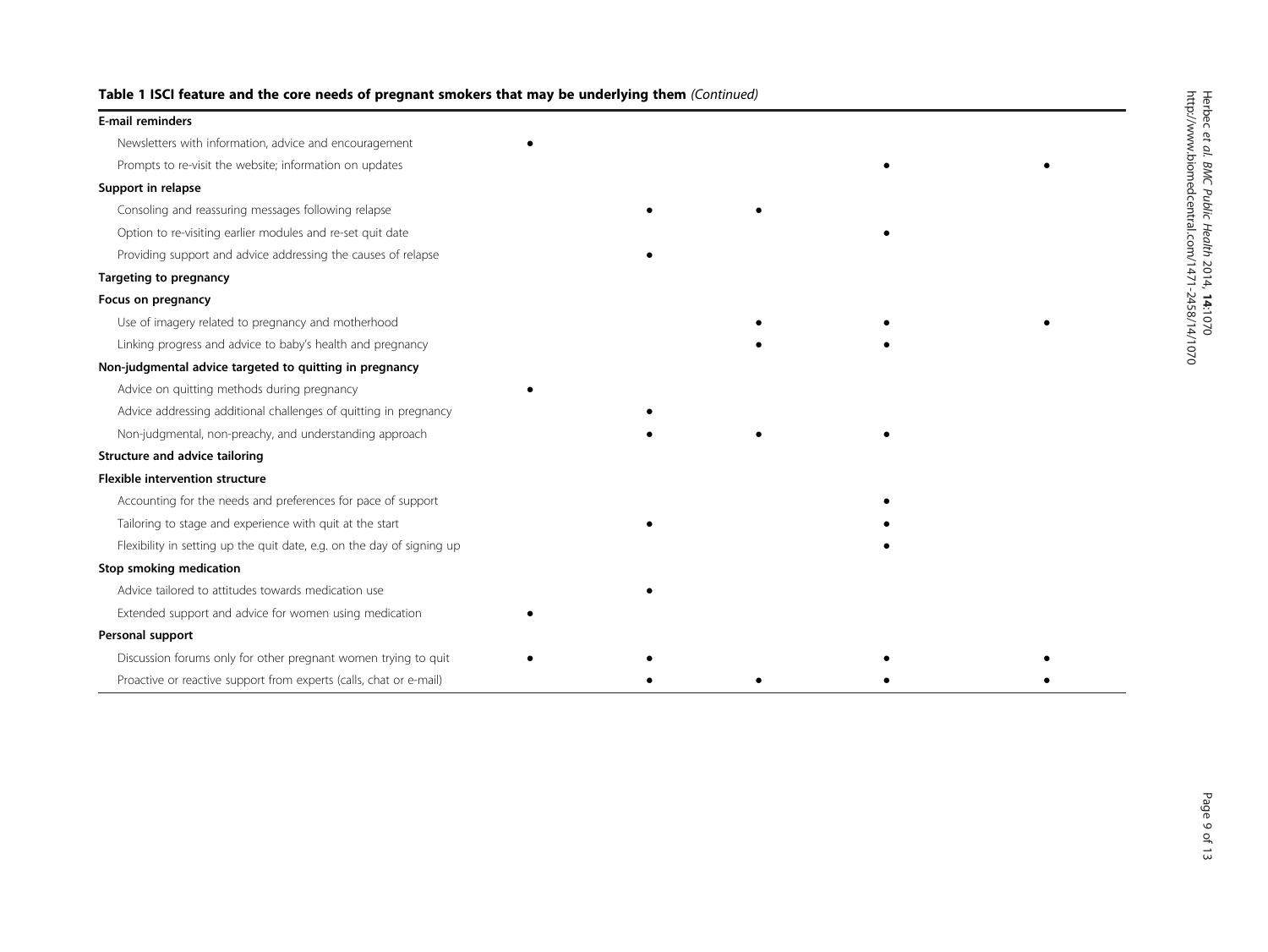services. However, the results also suggest that ISCI might offer valuable assistance in addition to the support that women may be already accessing. An engaging, highly accessible and interactive ISCI that incentivizes re-visits and offers non-judgmental support tailored to the individual circumstances of users may be attractive to pregnant smokers who are both attempting to quit as well as trying to remain abstinent. Conversely, repetitive, too generic and prescriptive advice may cause dissatisfaction and disengagement from ISCI use.

Pregnant smokers interested in using ISCI may also value comprehensive targeting of ISCIs to pregnancy, from the smoking cessation information and advice offered, through feedback on progress, to the imagery used. This study supports past findings showing that targeting may increase satisfaction, perceived relevance and effectiveness of advice [[39](#page-12-0)-[41\]](#page-12-0). We also found that women may differ in their preferences for accessing information on the negative health outcomes of smoking, and such content could be therefore made optional for women to access. Future quantitative studies should explore the impact of intensive targeting to pregnancy to uptake, usage and effectiveness.

Several ISCI components were particularly desirable to participants. Provision of extensive post-relapse support was viewed as an integral part of the intervention, and might be especially important given the high relapse rates among pregnant smokers (around 23%) [\[42\]](#page-12-0). Identifying and distinguishing lapses from relapse [[42](#page-12-0),[43](#page-12-0)], as well as their appropriate management in this population using ISCI warrant further research. Additionally, offering a personal support from an expert in smoking cessation was also viewed favorably, and indeed has been shown elsewhere to improve the effectiveness and usability of ISCI [\[44](#page-12-0)]. Personal support has been offered in a number of other internet-based smoking cessation interventions, and involved an online chat with cessation 'experts' or provision of a telephone line in case of strong cravings [[22\]](#page-11-0) as well as more proactive telephone support from counselors [[45](#page-12-0)]. Future studies of ISCIs for pregnant women may also assess inclusion of personal support from midwives trained in smoking cessation.

Online communication with other pregnant women trying to quit were also viewed as useful, particularly among those trying to remain abstinent. This could provide a viable alternative to traditional 'buddy-up' interventions that are often difficult to implement in practice [[46\]](#page-12-0). However, while online social support may enhance users' coping skills, motivation, website use [[46](#page-12-0),[47](#page-12-0)], and increase abstinence rates [[48](#page-12-0)], it might also require external moderation to prevent transmission of misinformation [[49\]](#page-12-0). Participants also reported being motivated by the perceived social presence of other women accessing the website. This has been shown to be important

for behavior change [[50\]](#page-12-0), but its effectiveness has not been investigated in ISCI trials.

The sample spontaneously identified as useful many BCTs that have previously been shown to form part of effective smoking cessation interventions in pregnancy, including provision of information on consequences of smoking and smoking cessation, and rewards contingent on successfully stopping smoking, as well as strengthening ex-smoker identity [\[51\]](#page-12-0). Strengthening a non-smoker identity in pregnant women or mother offers a relatively novel and potentially useful BCT for use within an ISCI, particularly given participants' positive reception of imagery appealing to these identities within the ISCI. This might also involve encouraging women to think of themselves as a non-smoking, health-conscious mother-to-be who cares for her own health and the baby's health and wellbeing, and therefore does not smoke. However, effectiveness and acceptability of these components require further research.

Overall satisfaction with the ISCI may further affect women's engagement with the program and, indirectly, its effectiveness [[52](#page-12-0)]. Our findings suggest that the attractiveness and relevance of a minimally tailored ISCI to pregnant women might be increased by more comprehensive tailoring of the intervention to pregnancy stage, stage of quit at the start of the program, and attitudes towards smoking cessation medication [[53](#page-12-0)]. Furthermore, it was reported that e-mails may increase engagement with online interventions [[54\]](#page-12-0); however, this study suggest that individual preferences for the intensity of e-mail communications and personal support should be taken into account. Importantly, provision of additional support on mobile devises, e.g., through textmessaging or smartphone applications may further increase convenience, appeal and intervention engagement among this population, particularly when the advice would be highly personalized, although it may present challenges, including risk of message devaluation [[12](#page-11-0)].

A highly structured ISCI that provides support only at pre-determined intervals of decreasing frequency may not be acceptable for all women. Previous research has found that having unrestricted access to all intervention content increased satisfaction and predicted smoking cessation, yet also had a negative impact on gains in knowledge and website use [[48,55\]](#page-12-0). Future studies should assess whether satisfaction and intervention effectiveness improve when more intense and prolonged support is further tailored to participants' timing needs.

Findings suggest that pregnant women's preferences regarding ISCI may stem from their need to be informed, understood, encouraged, and engaged with the ISCI, while also being assisted to remain abstinent. ISCI attractiveness may therefore depend on addressing all of these five domains. Although these observations are in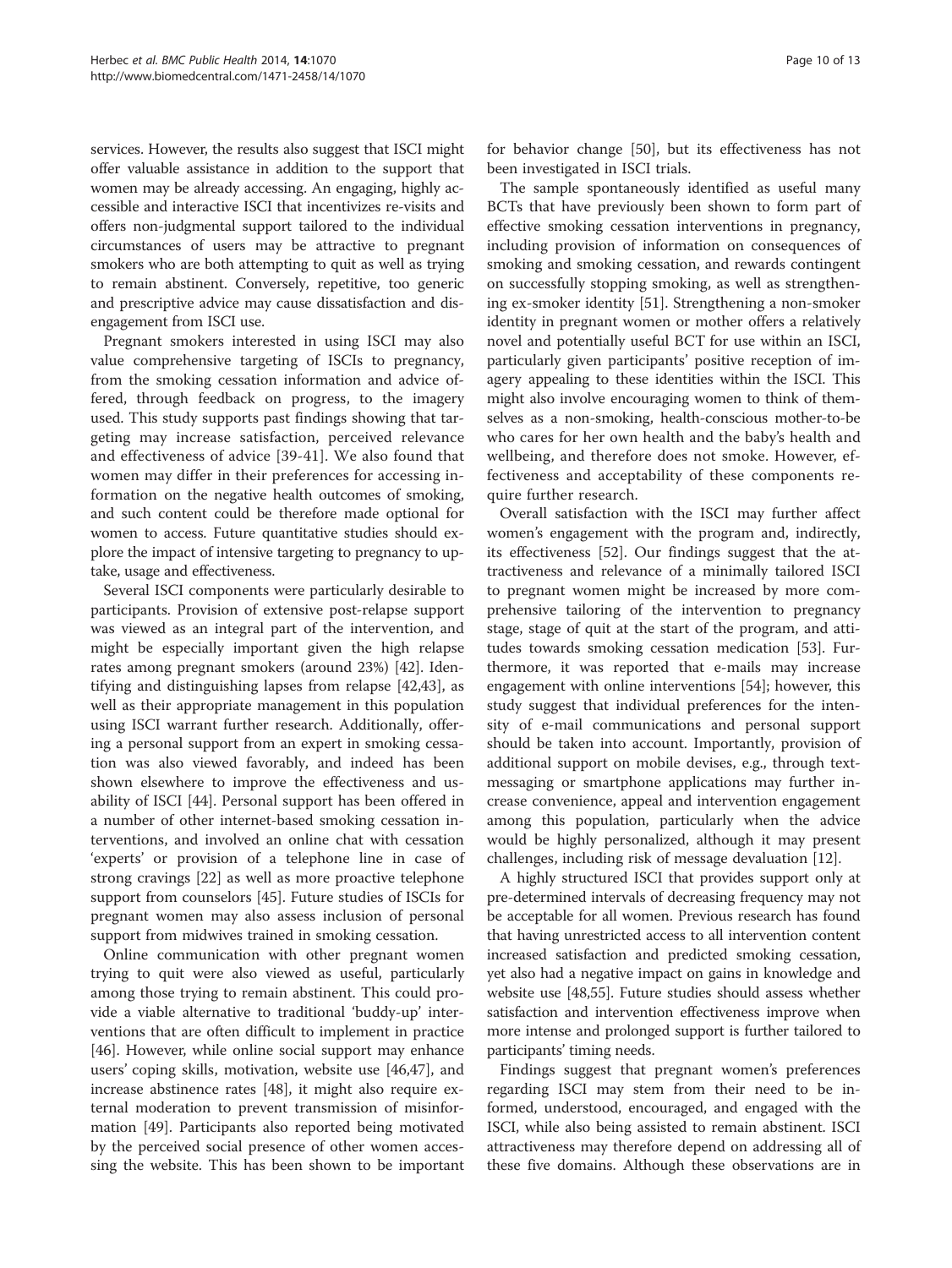<span id="page-10-0"></span>line with past findings on web-based behavior change interventions [[54,56](#page-12-0)], the potential for these preferences to determine intervention use and effectiveness among pregnant smokers offers hypotheses for future quantitative studies. Future work should also evaluate whether ISCIs can sufficiently address these needs. An implicit assumption of our study was that pregnant women have relatively homogeneous ISCI preferences and needs. Future qualitative and quantitative work might investigate whether personal pregnancy circumstances, such as parity or medical complications, might affect views towards ISCIs or uptake rates and, if so, whether ISCIs might be tailored to increase personal relevance and uptake.

Finally, although ISCIs may be particularly attractive to women who are not accessing other support, the present study suggests that at least some pregnant smokers might be interested in using ISCIs alongside traditional interventions. Smoking cessation experts and midwives working with pregnant smokers were recently shown to view digital interventions, including ISCIS, as potentially helpful aids to support cessation treatment for this population [[18](#page-11-0)]. Moreover, computerized interventions for perinatal drug use offered within a hospital setting were also acceptable to post-partum women [[57,58](#page-12-0)]. There is a therefore a need to examine how ISCIs might best assist pregnant smokers in the context of other cessation support available to them, and particularly, how such support could be integrated with the existing stop smoking services, antenatal clinics, or health visitors and care workers, perhaps through a referral system to use the ISCI, and through monitoring of its use and outcomes. Additionally, economic evaluations of the long-term sustainability of ISCIs should be conducted to identify and contextualize the cost burden in health systems that face increasing health care costs.

Study limitations should be acknowledged. The sample was predominantly composed of white British and married women, which limits the generalizability of experiences identified to other pregnant smokers. However, the aim of the present study was not to generate generalizable findings, but rather to elucidate various needs and preferences that can be investigated in quantitative studies. Nonetheless, further work is needed to explore whether, for example, ethnic minority or adolescent pregnant smokers hold preferences not captured among our sample. The small sample recruited also reflects the challenges of engaging pregnant smokers in research see also [[59,60](#page-12-0)], but theoretical saturation appeared to be reached, with no new themes emerging in the last three interviews [[61\]](#page-12-0). Although the sample included a similar number of smokers and non-smokers, it is possible that some trial participants who refused to be interviewed did so because of feelings of shame and embarrassment associated with continued smoking. Additionally, some participants who were already non-smokers at the time of the interview may hold different views to those who continued smoking.

Finally, an important limitation of the present study is that interviews were conducted only with women allocated to use the MumsQuit intervention, and not those allocated to a control website. It is therefore possible that some of the views expressed were specific to Mums-Quit rather than to ISCIs more generally. Documenting the views of the control group may have allowed for more reliable identification of preferences generalizable across a range of ISCIs. However, the primary aim of the project from which this study was drawn was to understand the acceptability of ISCIs in relation to structured interventions such as MumsQuit, and so views towards the control site were not sought. Additionally, while interviewees were not explicitly asked to access and test other websites, several participants nonetheless reported having used other digital resources, and they were encouraged to share their experiences and views on these, which has been incorporated into the results. This increases our confidence that findings capture needs and preferences towards ISCIs, and not solely the MumsQuit intervention. However, future intervention development studies might usefully seek to capture responses to a range of interventions and potential features to better contextualize the views expressed towards the focal intervention. Notwithstanding these limitations, this study reveals the various needs and preferences around ISCIs, as expressed by women who already have experience of an intervention that was minimally targeted to pregnancy and highly-structured (i.e. MumsQuit), and who represented a range of views and levels of engagement with the program.

#### Conclusions

An engaging, structured ISCI highly tailored and targeted to pregnancy, and additionally combined with personal contact may be attractive to pregnant smokers seeking help online. Quantitative and experimental studies using larger samples in different countries and settings are required to determine whether interventions addressing the identified needs and preferences would be effective among pregnant smokers. There is also a need to conduct population-based surveys to quantify the demand and accessibility of ISCIs among this group.

#### Additional file

[Additional file 1:](http://www.biomedcentral.com/content/supplementary/1471-2458-14-1070-S1.doc) "The needs and preferences of pregnant smokers regarding tailored Internet-based Smoking Cessation Interventions: a qualitative interview study. Additional interview excerpts" provides a list of relevant additional quotes from participants, which are arranged and labeled in the same manner as the results present in the main manuscript.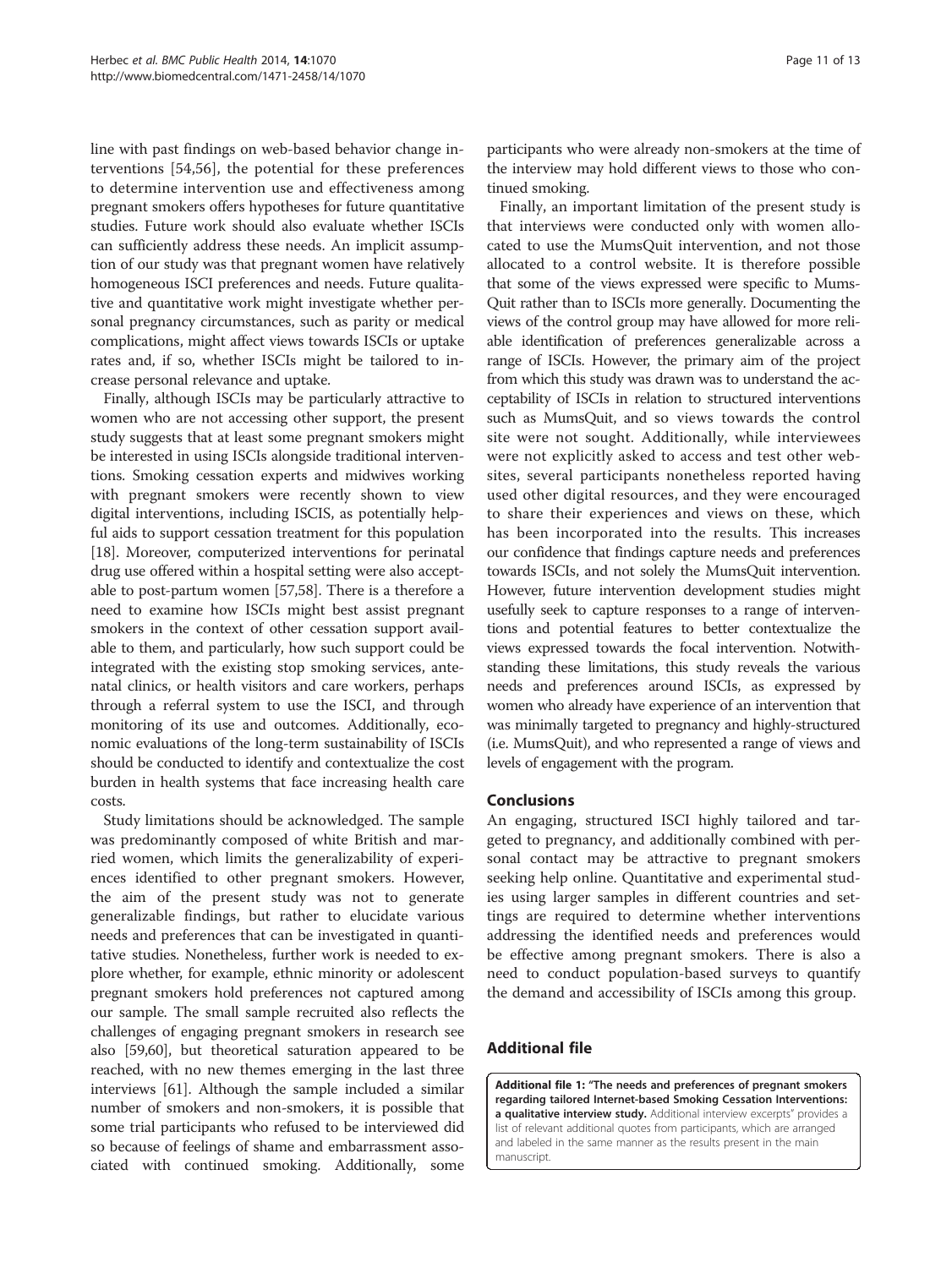#### <span id="page-11-0"></span>**Abbreviations**

ISCI: Internet-based smoking cessation intervention; NRT: Nicotine replacement therapy; BCT: Behavior change technique.

#### Competing interests

AH, BG and IT have no competing interests. EB has received conference funding from Pfizer. JB has received unrestricted research funding from Pfizer. RW undertakes consultancy and research for and receives travel funds and hospitality from manufacturers of medications for smoking cessation. He also undertakes training for smoking cessation advisors and has a share of a patent for a novel nicotine delivery device.

#### Authors' contributions

AH, JB, IT and RW conceptualized the study design. AH has conducted recruitment, telephone interviews, and analysis, as well as drafted the first version of the manuscript. JB managed MumsQuit trial and data. EB and BG provided guidance on data collection, analysis, and presentation. All authors contributed to the manuscript and approved its final version.

#### Acknowledgments

This work was supported by the National Prevention Research Initiative (G0802035). The Funding Partners relevant to this award are (in alphabetical order): Alzheimer's Research Trust; Alzheimer's Society; Biotechnology and Biological Sciences Research Council; British Heart Foundation; Cancer Research UK; Chief Scientist Office, Scottish Government Health Directorate; Department of Health; Diabetes UK; Economic and Social Research Council; Engineering and Physical Sciences Research Council; Health & Social Care Research & Development Office for Northern Ireland; Medical Research Council; The Stroke Association; Welsh Assembly Government. AH is funded by British Heart Foundation PhD Studentship. IT is funded by the Society for the Study of Addiction. R.W. is funded by Cancer Research UK. The funding bodies had no role in the study design, data analysis or the present manuscript.

The research team is part of the UCL Tobacco and Alcohol Research Group. The authors would like to thank colleagues in the communications team within Department of Health and Public Health England for their assistance in the recruitment for the trial. We would also like to acknowledge the Stop Advisor Research Team: Robert West, Susan Michie, Jamie Brown, Andy McEwen, Benjamin Gardner, Lion Shahab, John Stapleton, Adam Geraghty, Sascha Miller, Judy Joseph & Lucy Yardley. Collaborators: Elizabeth Murray. Graphic designer: Matthew West. Writing consultant: Claire Dowie.

#### Author details

<sup>1</sup> Cancer Research UK Health Behaviour Research Centre, Department of Epidemiology and Public Health, University College London, Gower Street, London WC1E 6BT, UK. <sup>2</sup>Clinical, Educational and Health Psychology, University College London, 1-19 Torrington Place, London WC1E 7HB, UK. <sup>3</sup>National Centre for Smoking Cessation and Training, London, UK.

#### Received: 1 April 2014 Accepted: 3 October 2014 Published: 14 October 2014

#### References

- 1. Einarson A, Riordan S: Smoking in pregnancy and lactation: a review of risks and cessation strategies. Eur J Clin Pharmacol 2009, 65:325-330.
- Hackshaw A, Rodeck C, Boniface S: Maternal smoking in pregnancy and birth defects: a systematic review based on 173 687 malformed cases and 11.7 million controls. Hum Reprod Update 2011, 17:589–604.
- Tong VT, Dietz PM, Farr SL, D'Angelo DV, England LJ: Estimates of smoking before and during pregnancy, and smoking cessation during pregnancy: comparing two population-based data sources. Publ Health Re 2013, 128:179–188.
- 4. Ekblad M, Gissler M, Korkeila J, Lehtonen L: Trends and risk groups for smoking during pregnancy in Finland and other Nordic countries. Eur J Publ Health 2013, 24:544–551.
- The NHS Information Centre: Infant feeding survey 2010. Early Results. In The Information Centre for Health and Social Care and the UK Health Departments; 2011.
- 6. Ussher M, West R, Hibbs N: A survey of pregnant smokers' interest in different types of smoking cessation support. Patient Educ Couns 2004, 54:67–72.
- 7. Chamberlain C, O'Mara-Eves A, Oliver S, Caird JR, Perlen SM, Eades SJ, Thomas J: Psychosocial interventions for supporting women to stop smoking in pregnancy. Cochrane Database Syst Rev 2013, (Issue 10):Art. No.: CD001055. doi:10.1002/14651858.CD001055.pub4.
- 8. Health and Social Care Information Centre: Statistics on NHS Stop Smoking Services: England, April 2012-March 2013. In [http://www.hscic.](http://www.hscic.gov.uk/catalogue/PUB12228/stat-stop-smok-serv-eng-apr-12-mar-13-rep.pdf) [gov.uk/catalogue/PUB12228/stat-stop-smok-serv-eng-apr-12-mar-13-rep.pdf.](http://www.hscic.gov.uk/catalogue/PUB12228/stat-stop-smok-serv-eng-apr-12-mar-13-rep.pdf)
- Jones S, Tyler E, Brassey J, De Souza S, Reilly R, Paranjothy S: Smoking in Pregnancy: Briefing Paper Reproductive and Early Years Pathfinder Project; 2012.<http://www.wales.nhs.uk/sitesplus/888/news/23408>.
- 10. Bryce A, Butler C, Gnich W, Sheehy C, Tappin DM: CATCH: development of a home-based midwifery intervention to support young pregnant smokers to quit. Midwifery 2009, 25:473–482.
- 11. Ussher M, Etter JF, West R: Perceived barriers to and benefits of attending a stop smoking course during pregnancy. Patient Educ Couns 2006, 61:467–472.
- 12. Naughton F, Prevost AT, Sutton S: Self-help smoking cessation interventions in pregnancy: a systematic review and meta-analysis. Addiction 2008, 103:566–579.
- 13. Naughton F, Prevost AT, Gilbert H, Sutton S: Randomized controlled trial evaluation of a tailored leaflet and SMS text message self-help intervention for pregnant smokers (MiQuit). Nicotine Tob Res 2012, 14:569–577.
- 14. Naughton F, Jamison J, Sutton S: Attitudes towards SMS text message smoking cessation support: a qualitative study of pregnant smokers. Health Educ Res 2013, 28:911–922.
- 15. Raupach T, West R, Brown J: The most "successful" method for failing to quit smoking is unassisted cessation. Nicotine Tob Res 2013, 15:748–749.
- 16. Marsch LA, Carroll KM, Kiluk BD: Technology-based interventions for the treatment and recovery management of substance use disorders: a JSAT special issue. J Subst Abuse Treat 2014, 46:1-4.
- 17. Brown J, Michie S, Raupach T, West R: Prevalence and characteristics of smokers interested in internet-based smoking cessation interventions: cross-sectional findings from a national household survey. J Med Internet Res 2013, 15:e50.
- 18. Tombor I, Neale J, Shahab L, Ruiz M, West R: Healthcare providers' views on digital smoking cessation interventions for pregnant women. J Smok Cessat 2014,<http://dx.doi.org/10.1017/jsc.2014.6>
- 19. Te Poel F, Bolman C, Reubsaet A, de Vries H: Efficacy of a single computertailored e-mail for smoking cessation: results after 6 months. Health Educ Res 2009, 24:930–940.
- 20. Myung SK, McDonnell DD, Kazinets G, Seo HG, Moskowitz JM: Effects of Web- and computer-based smoking cessation programs: meta-analysis of randomized controlled trials. Arch Intern Med 2009, 169:929-937
- 21. Noar SM, Benac CN, Harris MS: Does tailoring matter? Meta-analytic review of tailored print health behavior change interventions. Psychol Bull 2007, 133:673–693.
- 22. Shahab L, McEwen A: Online support for smoking cessation: a systematic review of the literature. Addiction 2009, 104:1792–1804.
- 23. Michie S, van Stralen MM, West R: The behaviour change wheel: a new method for characterising and designing behaviour change interventions. Implement Sci 2011, 6:42.
- 24. Kreuter MW, Skinner CS: Tailoring: what's in a name? Health Educ Res 2000, 15:1-4.
- 25. Strecher VJ: Computer-tailored smoking cessation materials: a review and discussion. Patient Educ Couns 1999, 36:107–117.
- 26. Meis T, Gaie M, Pingree S, Boberg EW, Patten CA, Offord KP, Berry KL, Gustafson DH: Development of a tailored, internet-based smoking cessation intervention for adolescents. J Comput Mediat Commun 2002, 7:0.
- 27. Swartz LH, Noell JW, Schroeder SW, Ary DV: A randomised control study of a fully automated internet based smoking cessation programme.  $\textit{Tob}$ Control 2006, 15:7–12.
- 28. Herbec A, Brown J, Tombor I, Michie S, West R: Pilot randomized controlled trial of an internet-based smoking cessation intervention for pregnant smokers ('MumsQuit'). Drug Alcohol Depend 2014, 140:130–136.
- 29. Craig P, Dieppe P, Macintyre S, Michie S, Nazareth I, Petticrew M: Developing and evaluating complex interventions: the new Medical Research Council guidance. BMJ 2008, 337:a1655.
- 30. Brown J, Michie S, Geraghty AW, Miller S, Yardley L, Gardner B, Shahab L, Stapleton JA, West R: A pilot study of StopAdvisor: a theory-based interactive internet-based smoking cessation intervention aimed across the social spectrum. Addict Behav 2012, 37:1365–1370.